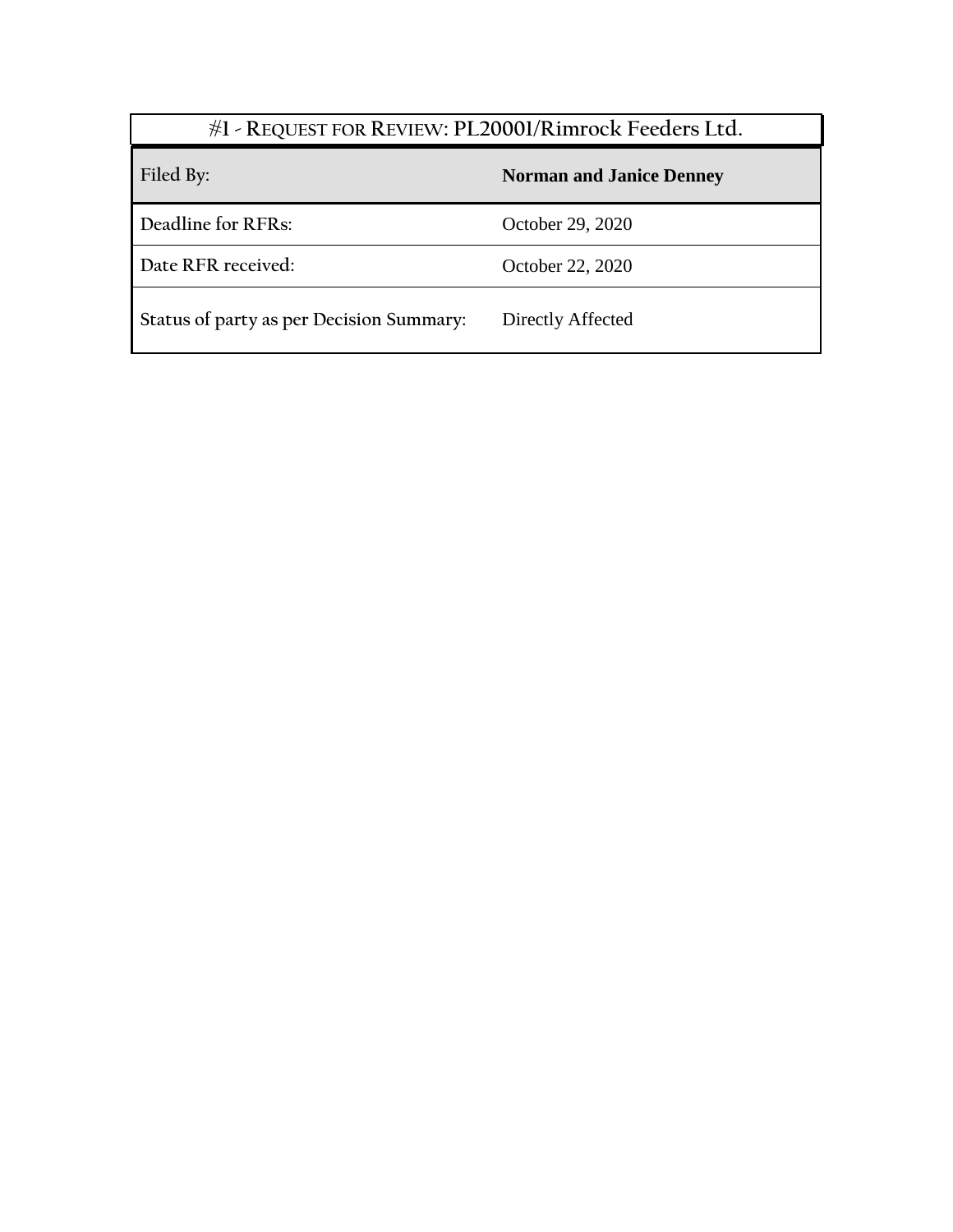## Norman and Janice Denney

High River, Ab. T1V 1N2

Chairperson Natural Resources Conservation Board 19 Floor Centennial Place 250 – 5 Street SW Calgary, Alberta T2P 0R4

Attention Laura Friend, Manager, Board Reviews

Dear Sir.

Re: Notice of Grandfathered (Deemed) Permit Determination of Livestock Type Rimrock Feeders Section 5-19-29 W4M

Please accept this Request for Board Review of the Grandfathering determination you have made regarding Rimrock Feeders dated October 8, 2020.

It is already established we are an affected party of this decision as we own and reside in NE 30 – 18 – 29 W4 the adjacent quarter section to the Rimrock Feedlot.

If the decision is confirmed the following damages will result.

- 1. Our property value will be negatively affected
- 2. Our right to odor free air, good health and quality of life, will be negatively affected.
- 3. Our right to enjoy for benefits of Foothills County Bylaw 27/2009 relating to dark skies policy will be negatively affected.

There are three components of your decision to Grandfather the permit for Rimrock Feeders I wish to challenge:

1) That grandfathering of the Western Feedlot permit is appropriate because the feedlot has not been abandoned.

 2) The public has been made adequately aware of the request to grandfather the Western Feedlots' permit

3) The capacity of the feedlot was 35,000 head.

1. Abandonment.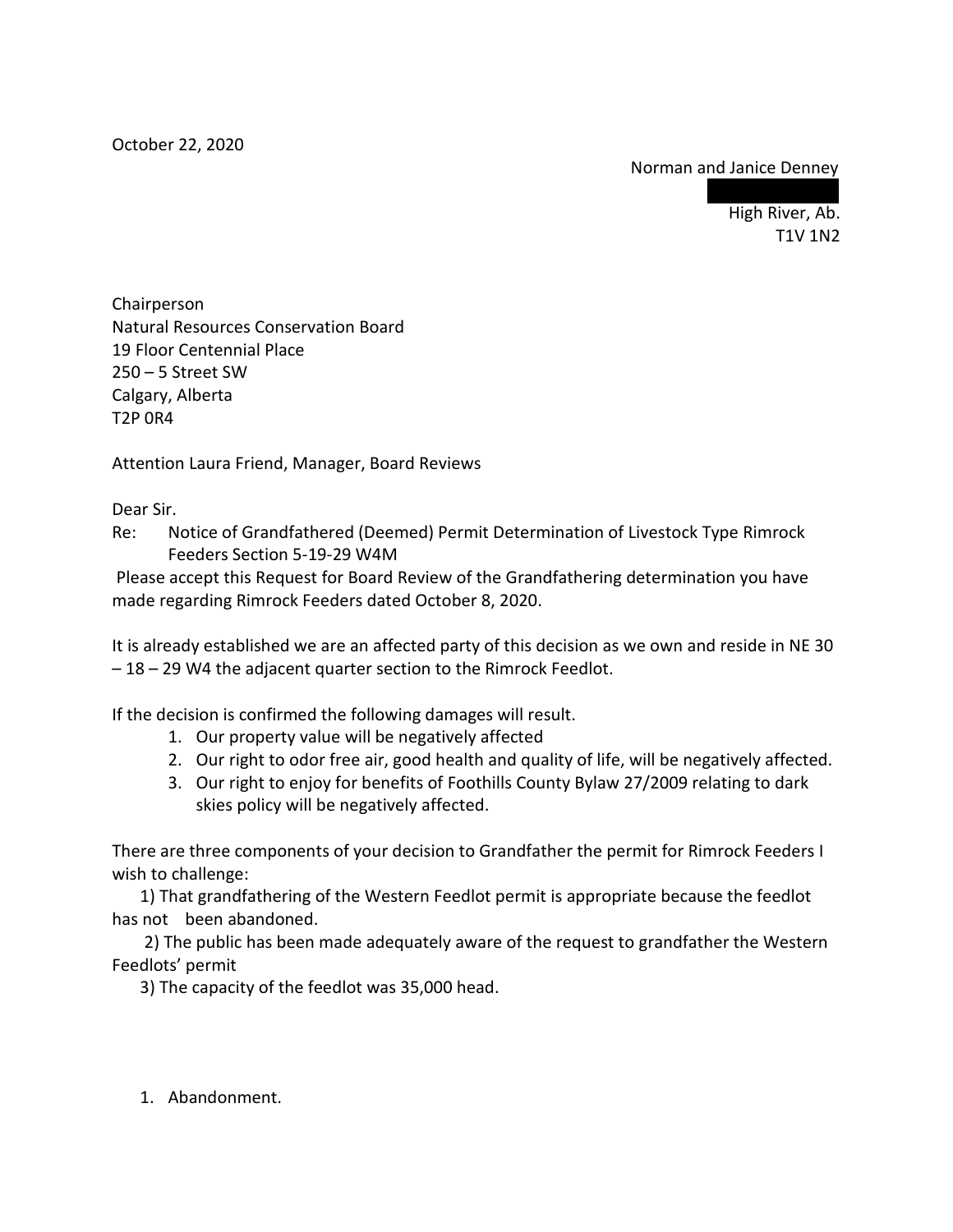The operation was shut down from April of 2017 to September – October 2019 a period of 29 months. During that time market condition, labour availability, feed availability was normal or better than normal. Their main customer Cargill were in fact increasing their output. During that time frame if Western's desire to do anything but get out of the feedlot business on the site they would have done so.

Information from Dave Plett was used to support the contention that the operation was only mothballed. His interview with the Calgary Herald and Mr. Ivarsson is weak evidence that the shutdown was temporary. It would not have been advisable for Mr. Plett to acknowledge that the operation was abandoned. Doing so would have triggered cancellation of the operating permit and having to incur considerable cleanup costs to meet environmental standards and made it more difficult to sell.

When the site was shut down the pens were in very poor condition due to repeated cleaning. That it took six months to re-establish the site as an active feedlot is evidence the site had been abandoned. The NRCB operating permit should no longer be valid.

2. Public Notification

It is stated in the support documents that public notice of the Grandfathering decision was published in the High River Times. The High River Times is only delivered to residents in High River and only available in a few town news stands.

I contend that publication in the High River Times does not meet the public notice standards expected under section 19(1) of AOPA. Few people in the County of Foothills were and are aware to the Permit determination. The Western Wheel is delivered to County residents and is the official paper used for County notifications. It was indicated that 151 notification letters were sent regarding this matter. I have yet to speak of anyone in our area that received one.

Some affected County residents therefore have not had an opportunity to provide input into this tentative decision.

3. Deemed Approval Capacity

The tentative approval indicates that the capacity that will be approved is 35,000 head of finishers. According to the information you have supplied, the feedlot could have carried this number of finishers at any one time. I contend that this is an inappropriate number of cattle.

The approval for construction of the feedlot and approval for 15,000 head was obtained in 1978 from the MD Foothills. The operation was not built in accordance to the proposed plan. A further approval to increase the capacity to 35,000 was sought in August of 1996. There is no evidence that any due diligence was done to see if the facility could accommodate this dramatic increase in the number of cattle. The footprint of the feedlot basically stayed the same from 1993 until May 2019.

Measurements from google maps and checked on the ground indicate that total available space for cattle in the feedlot pens was close to 2,400,000 square feet, broken into approximately 126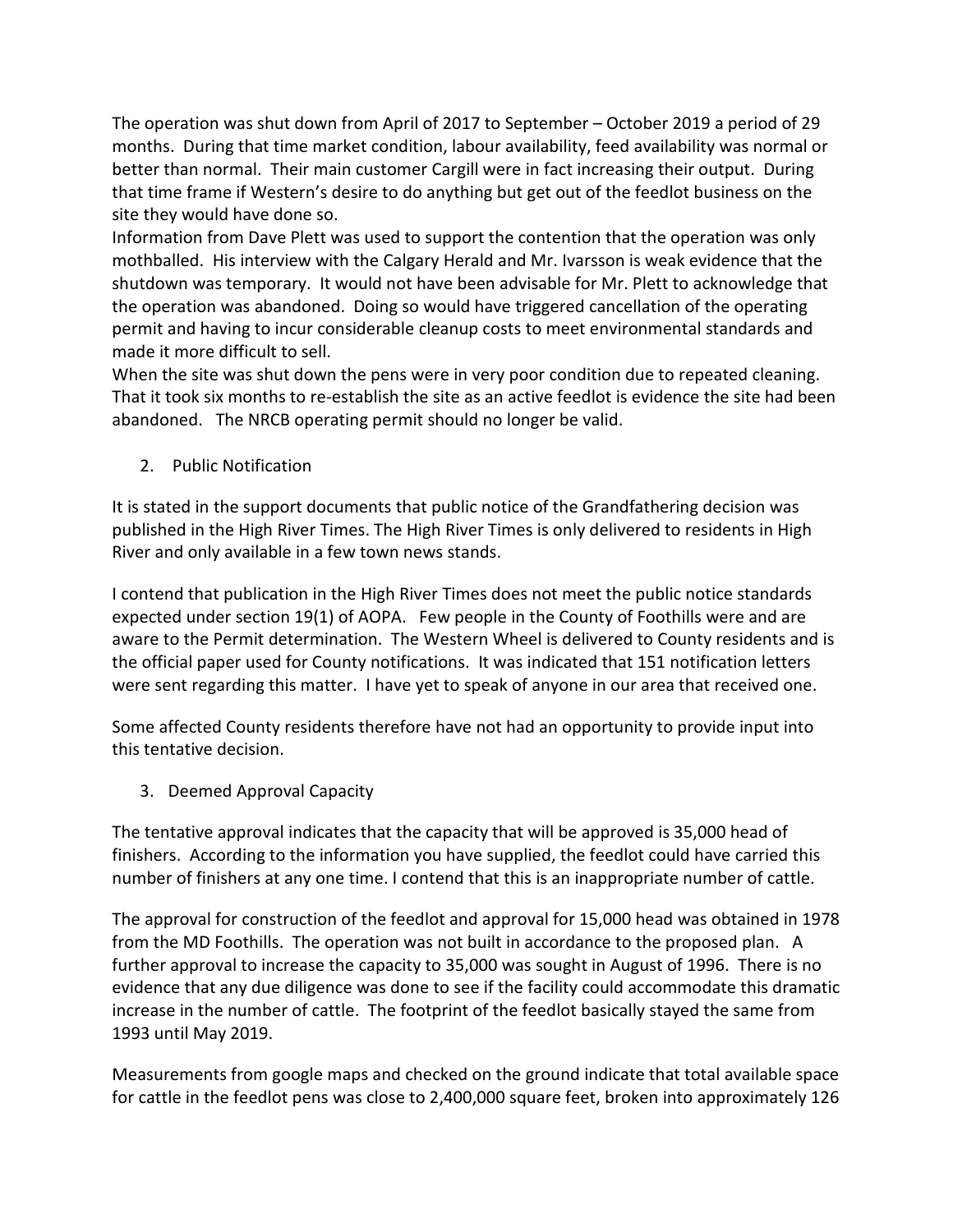pens. According to five best practices sources from Canada (Ontario), US (USDA, Iowa, South Dakoda) and Australia beef finishers require an average of 225 square feet of pen space per animal. Unless Western was dramatically overcrowding, the total carrying capacity of the feedlot was (2,400,000 sq. ft./225 ft. sq.) 10,666 finishers at any one time. This ties into Dr. C. Booker from Feedlot Health's three-year average numbers of close to 60,000 head on an annual basis or roughly 5.6 turns per year.

## In summary:

The feedlot was shut down and abandoned with no apparent intention of operating it again

The feedlot was built smaller than submitted plans and there were no as built blueprints registered for the feedlot. The feedlot had permits issued far beyond their needs

The permits were issued without due diligence by the County as to how many cattle the feedlot could hold

The capacity of the feedlot was close to 10,666 finishers, far from the 35,000 head granted in the old permit.

Conclusion:

A responsibly operated feedlot in the area is positive for the community.

35,000 head of finishers should not be grandfathered and used as the capacity as a baseline of future permits or the allowable capacity of other cattle types.

Many improvements have been implemented in how feedlots are managed in the past 26 years. This facility is located in a relatively high population area and in close proximity to High River. The facility should be operated under the most recent permit rules.

The NRCB should reverse their decision and the permit should not grandfathered.

Rimrock should apply for a new permit that reflects current business practices and the present community where their business resides. They are an experienced feedlot operator and assuming they are a responsible organization they should have no trepidation in seeking a new operating permit.

Yours truly,